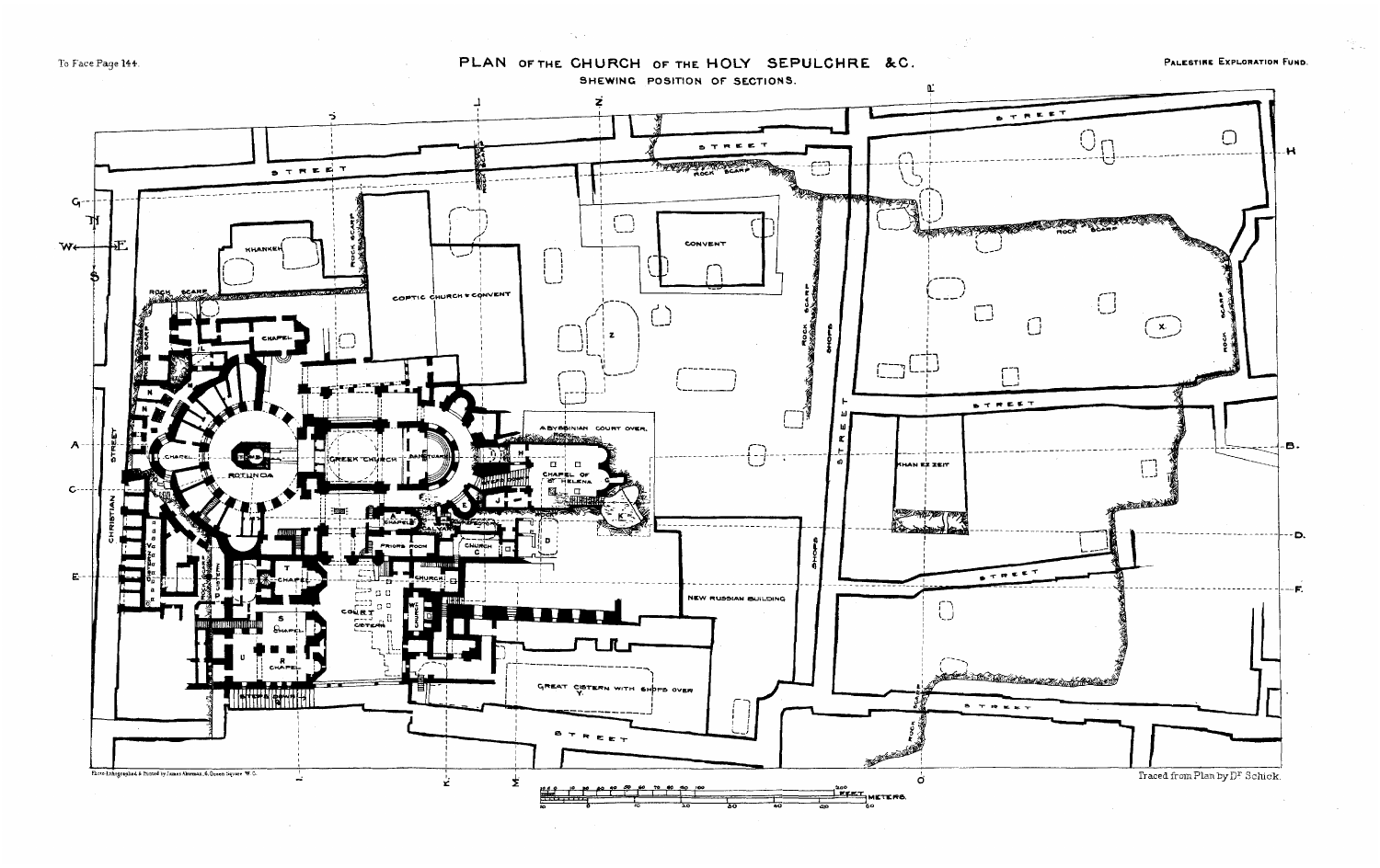# THE SITE OF THE CHURCH OF THE HOLY SEPULCHRE AT JERUSALEM.

### By Dr. CONRAD SCHICK.

### I.

THE genumeness of this church is by many writers disputed, whereas others advocate it. Into this question  $I$  will not enter in this paper, but simply give several statements on the configuration of the ground, describing rock scarps, cisterns, &c., which may bear on the matter. I have recently made careful researches,' in order to be enabled to furnish plans in plaster of the ground, and in the course of these researches I found several important things, to report which is now my duty.

1. One of the chief points was to ascertain whether the Calvary rock is really rock or some imitation. I always felt uncertain on this point, and when asked about it by the Secretary of the English Palestine Exploration Fund, I could only give a doubtful answer, so I made this the first thing in my researches. It is well known that in the "Chapel of Adam," A, in a closed recess, and over it, on Calvary, *rock can be seen.* I paid a visit to the Greek Archimandrite, telling him about my doubts, and asking to be permitted to see the walls of his inner room, which is always locked. It was opened to me, and I was astonished to find there a very fine and costly museum of a great variety of things, but, alas l the walls were plastered so that I could see no rock, nor could the Archimandrite tell me what was behind the plaster, as he had not paid attention to this point before the plastering was done some years ago. Also, owing to the plaster, I could not see the blocked-up door which once led on this side to Calvary, besides the one through the Roman Catholic chapel on the top of the stairs. So I went up to Calvary and to the refectory of the Greeks, in order to examine the east side. The wall upstairs, between the place of the Cross and the refectory, is very thin, and as there are cupboards there, made partly of wood and also plastered inside, I could see no rock. Coming down from the refectory half way there is a short passage a little more than 6 feet high, covered with some long stones, hewed square like lintels, between which are also one or two pillar shafts which form part of the flooring of the refectory and the passage between the Greek Choir and Calvary.

This flooring of Calvary and of the refectory is 14 feet higher than the general flooring of the church. If one goes from the latter up to the refectory by a number of steep semicircular steps, passing the low and comparatively narrow and short passage already mentioned, he may see at its end a locked door, but as the stair here makes a turn towards the east,

 $1$  I made such in 1863, when I had to make a model of the church, then later at various times, as in 1884, and again in 1895 and 1896.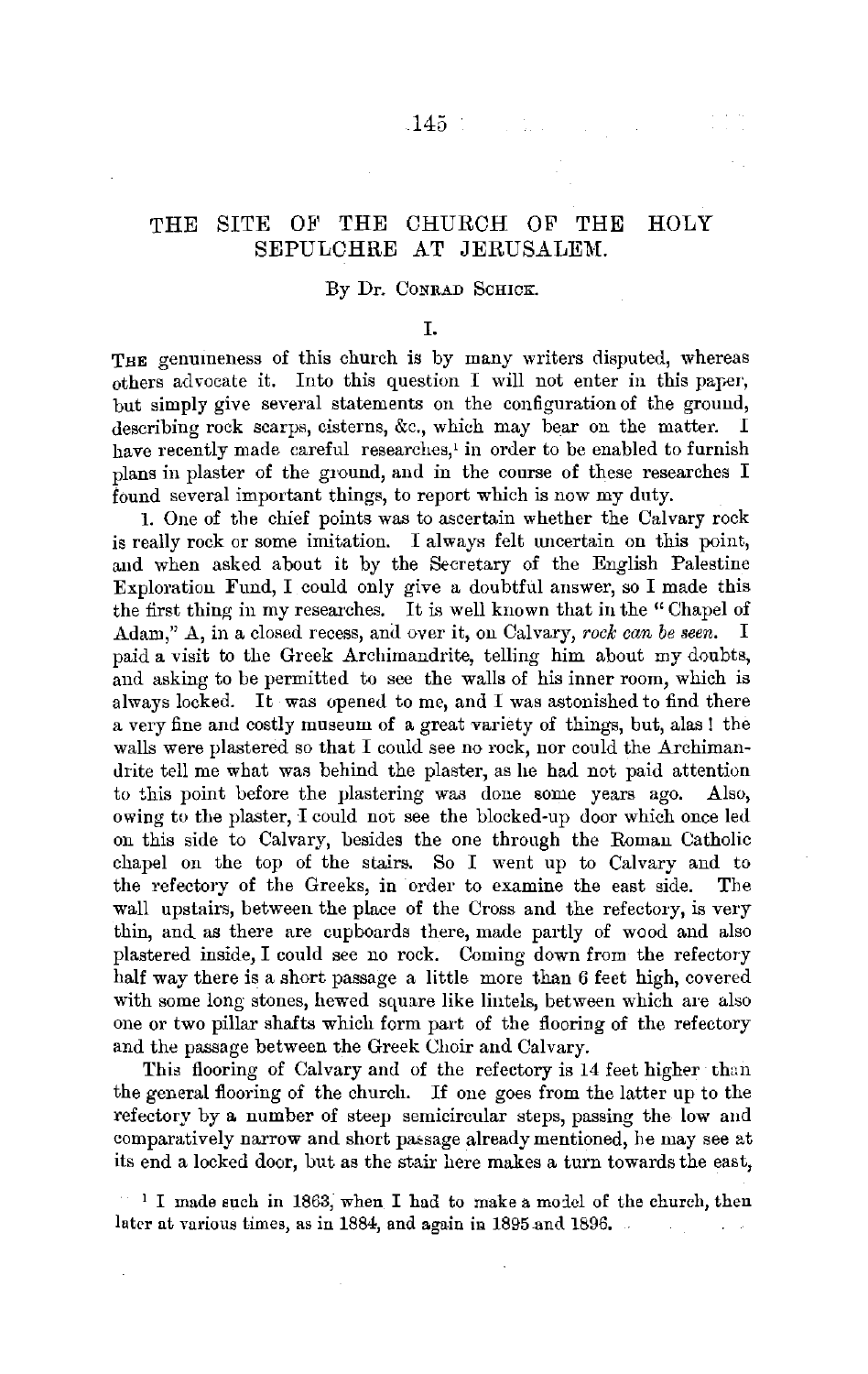all passengers leave the door untouched and go up to the refectory. This door was now opened for me, and I found at Ba continuation of the passage for about 5 feet, and at the bottom of it a sink like a pool and water in it. A wooden board lying on the brim enabled me to walk in, and I found to my left hand the rock and a large fissure in it going eastwards for 12 feet *(see* Section CD). It is about 3 feet high, and about 18 inches wide on the top, but at the bottom only 8 inches. It ends at a little door like the mouth of a cistern hewn in the rock, and not masonry, which I could plainly see by its covering being of rock. The depth of the cistern from the bottom of the fissure is 13 feet 3 inches ; it had nearly 10 feet of water in it. Theextent of the cistern I could not make out, nor could the people tell me<sub>r</sub> as they had never been in; the water is drawn up in the refectory itself. It is clear that it extends also southwards, at least partly, under the passage and church of the Abyssinians, C. There is another cistern east of this one, **in** the court of the Abyssiuians, **in** the same line and level, and also cut into the rock : so that the rock from Calvary goes, in the same height and line, eastwards, and, as it seems, as far as to the Russian. property, where it is found very nearly at the same level, so one may conclude that the rock goes through this whole length as a Jong rock bench. This was proved also by what I found in St. Helena's Chapel. The fissure is at its top covered with flat stones, on which the paving stones of the Refectory are resting. Wiirzburg and other pilgrims mention the fissure without giving the dimensions; but Tucker says " it was so large that a man may lie down into it"; and George says " that a man may sleep in it"; others say "large," &c. These pilgrims meant apparently this fissure, whereas Tshudi, in eaying that a man may put his hand into it, means the one in Adam's Chapel, A. With regard to the colour of the rock the pilgrims differ, which is quite natural, as I observed also that it is in the fissure white, not like chalk, but rather a. darker colour, so one may say grey, and another one sprinkled, as it is not a hard rock, but a kind of conglomerate in Adam's Chapel, but in the chapel of St. Helena the rock is harder and a little reddish.

Tobler takes the variety in size and colour as an argument that the rock is a forgery(" Golgotha," St. Gallen, 1851, p. 286, &c.), but without proper reason. Although the steps leading up to it *(see* Section KL) and the flooring of the passage (not of the fissure) are artificial, the rock is certainly under them, and was once visible, and the steps cut into the rock, as Maundeville states.<sup>1</sup> Originally the place with the hole in which the cross had stood was free round about, so that pilgrims could walk round it,<sup>2</sup> which was altered when the thin wall was put in and the refectory made. The chapel of the Crown of Thorns, C, is in its lower part most likely cut into the rock, but as it is plastered I could not see it. On the main flooring

 $\frac{1}{1}$  The steps trodden away by the feet of so many visitors were replaced by stones.

<sup>2</sup> At that time there was no refectory, and the arches of the present building over Calvary were open.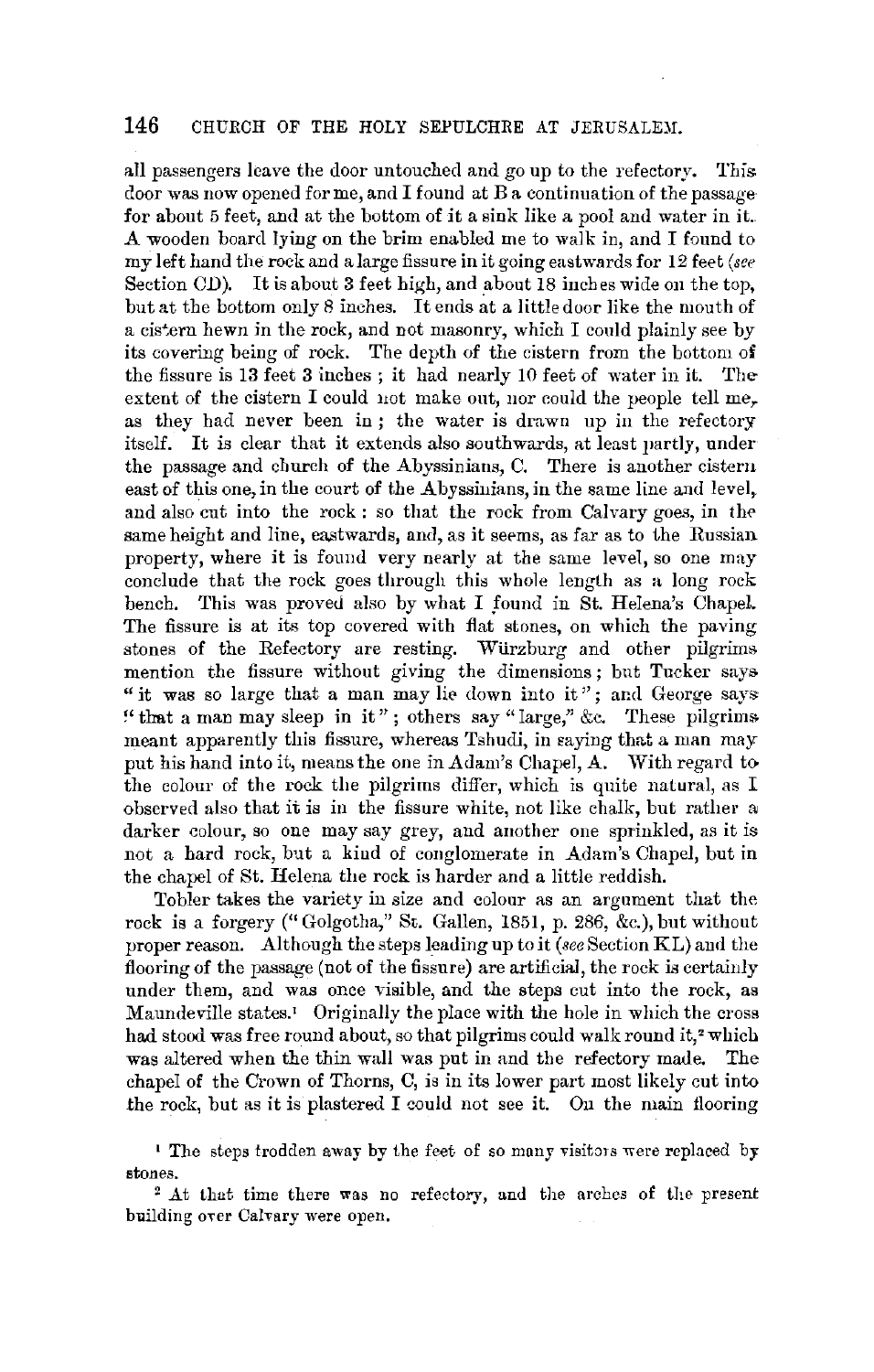of the large chnrch, between the Greek Choir or Sanctuary and Calvary, F, the rock is visible, and artificially shaped to look like the flagstones of the neighbouring pavement. And here the surface of the main flooring is a little higher than the whole-slanting slightly towards east and west from it.

2. The second thing I had to do was to examine the rock in. St. Helena's Chapel, as I had stated in one of my reports that the northern and southern walls are masonry, and others had contradicted< me, stating that they were rock and not masonry. The decision of the<sup> $\ell$ </sup> question was not so easy, as these walls are plastered, anct the sound of beating on them not so certain. This time I had some fortune. At several places on the north and south walls some pieces of plaster had fallen down, and there it could be very distinctly seen that the wall was of masonry. Raving obtained permission from the Armenian Convent for a minute and careful examination, and the guardian in the church having received orders to that effect, doors were opened for me wherever I wished. In St. Helena's Chapel, behind the larger altar in the eastern wall of the middle apse, is a recess, G, forming a cupboard, not plastered inside, so I could see that the wall was masonry, and that the recess was not originally built in, but afterwards broken in, as there were no stones with hewn faces, but shapeless stones or rubble. Yet the rock cannot be far behind, as south of it the rock is overhanging the stair *(see* Section A **B)** and partly even the chapel. Then the rooms on the western side of the chapel were opened. **In** both, the eastern part is made in two stories, one above the other. In the northern, II, I could see, in the lower story, the rock up to its cover on north and west side, and going in 15 feet (towards west), but the upper story goes much more west, to under the altar of the Chapel of the "Parting of the Garments,"  $I-$ or a total of 35 feet, and here all three sides are rock, and also parts of the cover-so that in the round passage of the church the two basements of the pillars standing to the right and left of the "Parting of the Garments" Chapel consist of *living*  rock, as well as the *first step* leading up to the flooring of the said chapel. The southern rooms, **J,** are somewhat different. The lower one goes in for 25 feet, its western part is much narrower· than the eastern, and in a slanting direction, like the staircase north of it. The southern wall , proved to be rock as well as its west end. The eastern part has in it an oblong-shaped support or pier of masonry for bearing the cover over it, and the room had formerly a wide opening northwards towards the stairs. The room of the upper story, only going  $7\frac{1}{2}$  feet further in than the lower-or, in total,  $32\frac{1}{2}$  feet westwards-ends in a rock wall. Along its southern wall runs a walled stone bench, but behind it there is the rock. My guide (the Armenian priest) said iL was of very large *stones,* but at a place where the plastering was quite loose, and partly already fallen off, on removing more of it we could clearly see that it was rock, cut down **in** a very straight line from west to east, and at the northern wall of St. Helena's Chapel we found quite the same, viz., that the northern and southern walls of the Chapel of St. Helena consist of rock, in straight lines, but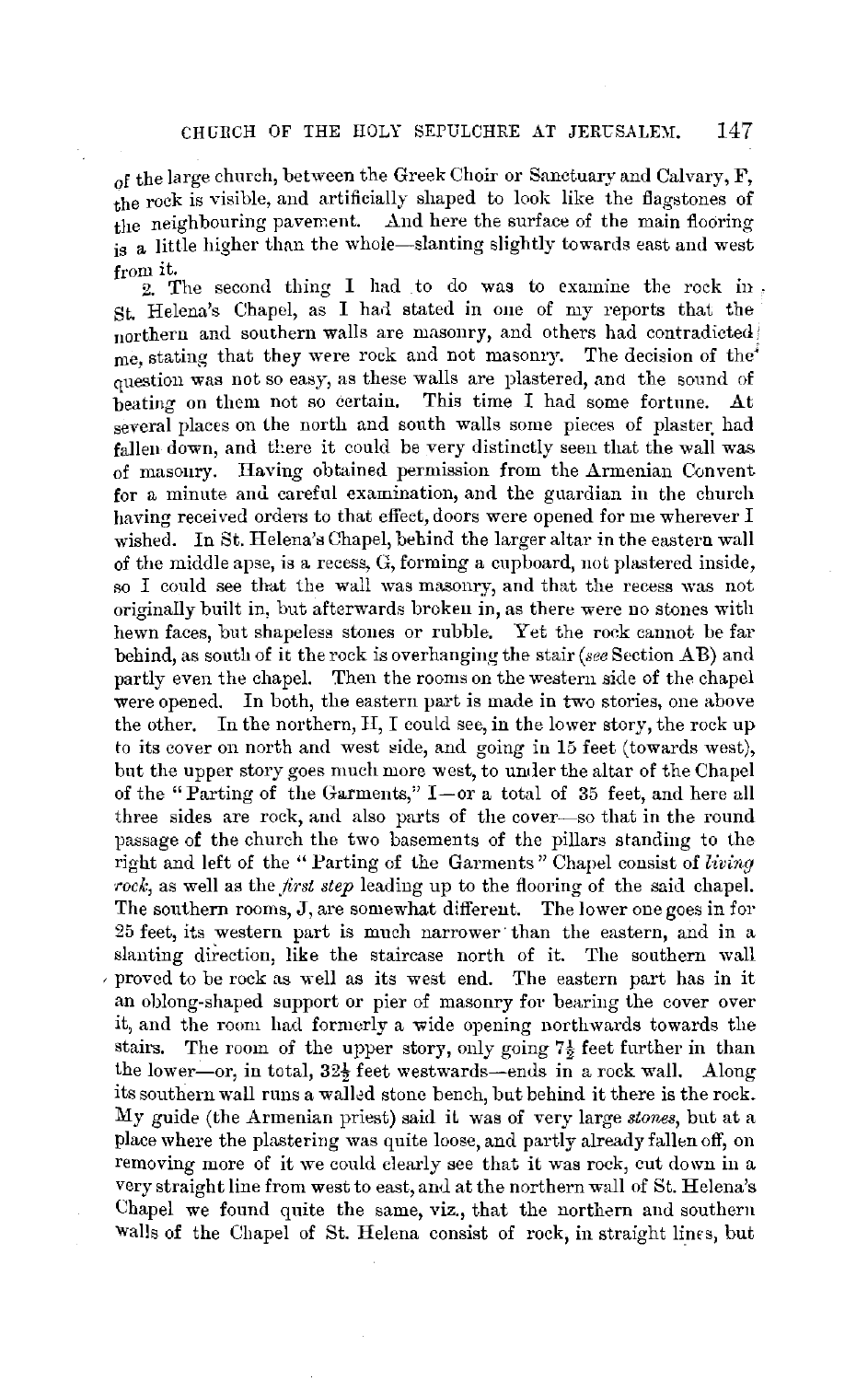#### 148 CHURCH OF THE HOLY SKPULCHRE AT JERUSALEM.

with a retaining wall along it, not so high as the rock, but so high that the spring of the arches could stand on them. This would indicate that the original coverings or archings of the chapel were a good deal higher than now, and the chapel at that time  $2\frac{1}{2}$  feet wider; and that this lining wall was built when the present existing archings were made. The question is therefore with the following sentence decided : The northern and southern walls of the Chapel of St. Helena are *masonry of moderate thickness, but beltind them are rock walls.* I found, further, that the basement of the south-western pillar of this chapel is living rock; hence much wider and larger than the three others, as any correct plan will show; and further, that south and south-eastwards from this pillar the flooring is rock, and also the steps leading down to the "Chapel" of the Invention of the Cross,"  $K$ ; but some steps are restored with stones. The old pilgrims speak of the depth of the "fissure" going down to St. Helena's Chapel. Of this I found nothing, but it may be behind the side or retaining walls. The Armenian priest said that formerly a very large church stood here. Arculf, about A.D. 670, mentions that east of the four-sided church built on the site of Calvary was the stone basilica constructed by Constantine, and also called the Martyrium, built, as is said, on the spot where the Cross of our Lord and the other two crosses were found, and that "between these two churches lies that illustrious plaee where the Patriarch Abraham built an altar .... where is now a wooden table of considerable size" (Pal. Pilg. Text Soc. Trans., p. 10). This might have been at the western part of the present upper story on the south of the stairs going down into the present Chapel of St. Helena.

î,

3. A third point for examination was the outside of the rotunda wall. Arculf<sup>1</sup> speaks of the rotunda as follows : $-$ " This very great church (of the Holy Sepulchre), the whole of which is of stone, was formed of marvellous roundness in every part, rising up from the foundations in three walls, which have one roof at a lofty elevation, having **a** broad pathway between each wall and the next; there are also three altars **in**  three dexterously formed places of the middle wall. This round and very large church, with the abovementioned .altars looking one to the south, another to the north, a third towards the west, is supported by twelve stone columns of marvellous size. It has twice four gates, that is four entrances, through three firmly built walls .... of which four meaus of exit look to the north-east  $\dots$ , whilst the other four look to the south-east." As the present church has only two walls, viz., the As the present church has only two walls, viz., the circles of the square piers, on the places of the former large pillars, and the outer (embracing) round wall, some writers doubt the fact of three walls, and translate the sentence not three *walls* but three *stories*  or galleries, one above the other, as is still the case. But as Arculf's description is illustrated by Adamnan's plan, which shows really three

<sup>1</sup> "The Pilgrimage of Arculfus," Palestine Pilgrims' Text Society, London, 1889, pp. 5 and 6.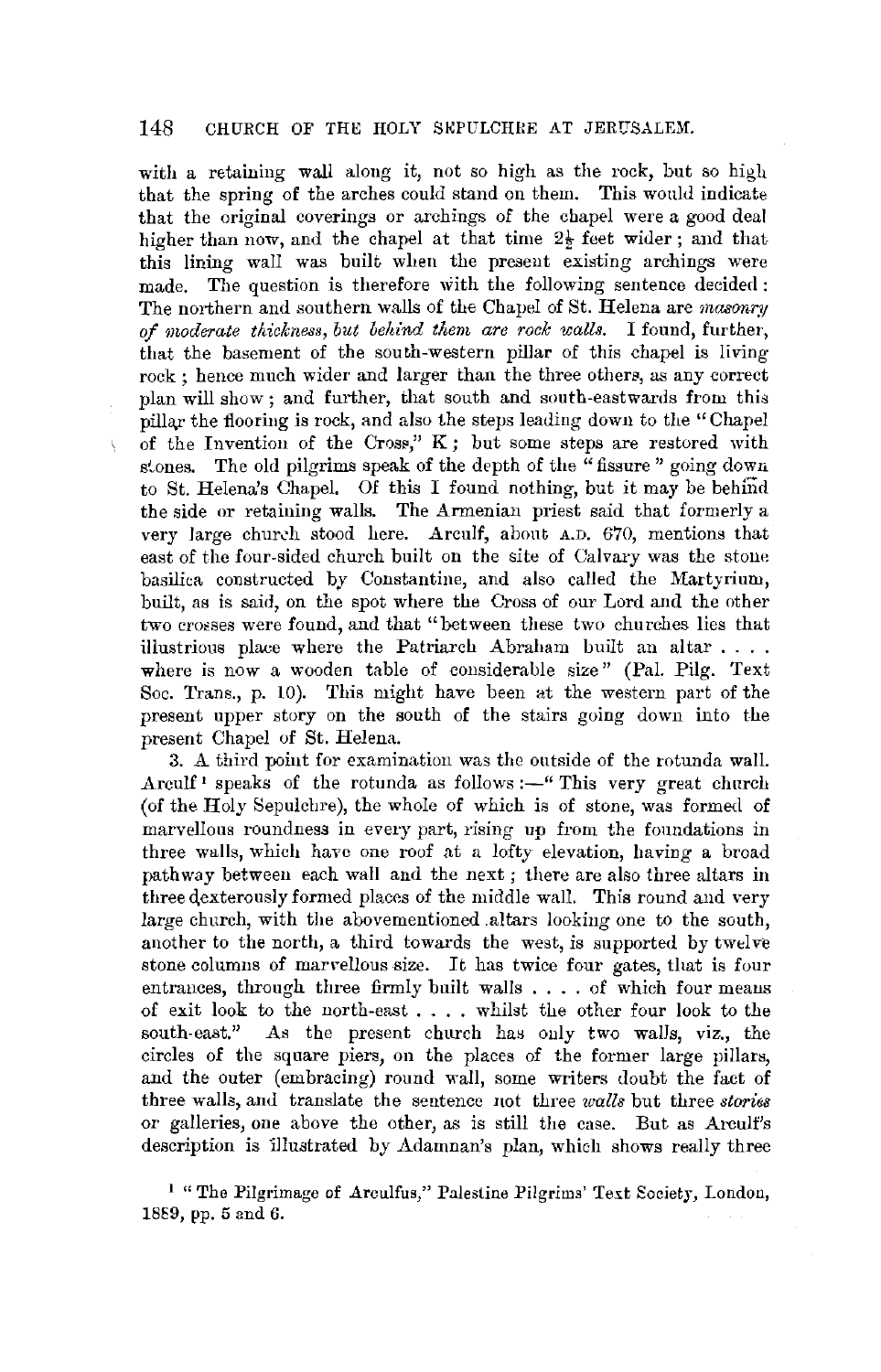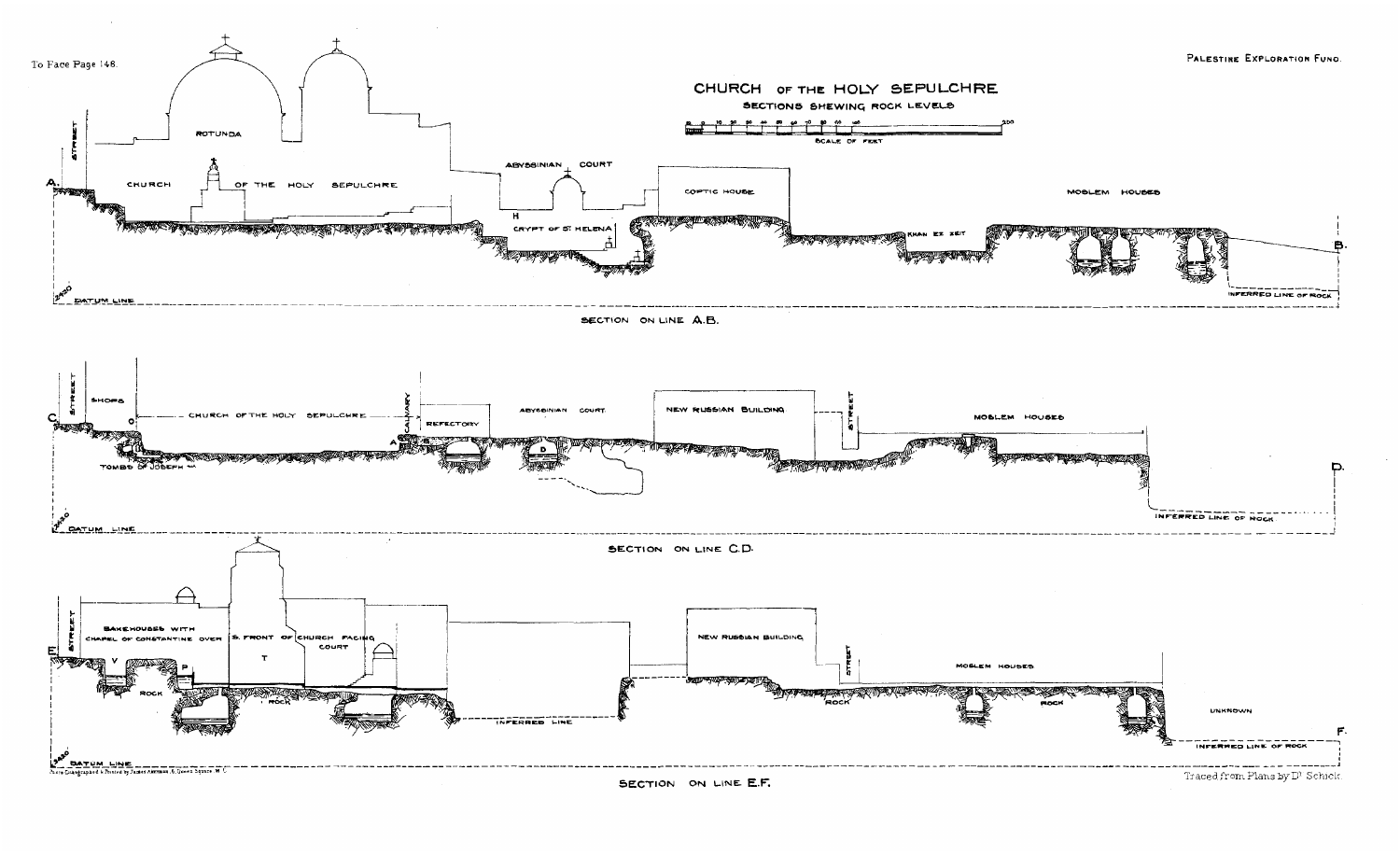walls, I doubted this interpretation, and wished to find, if possible, traces of a third wall-like the Ascension Church on Mouut Olivet, which also bad three walls, as explained in my paper on this church *(Quarterly Statement,* 1896, p. 310). The Greek Archimandrite allowed me to examine the magazines in the north-west, outside the embracing wall of the rotunda, and sent a priest with a servant with me, to open whatever I wished. Going along the passage which leads to the small open court, L, we turned southwards into a kind of arched hall, on through **a** doorway into a dark and rather narrow passage at M, to the west of which were two rooms, NN, both full of jars and oil. Immediately beyond these rooms is an isolated pier, and to the west of it are another two rooms, smaller than the before mentioned, but much higher, one having in its top a well hole blocked up by a stone. The passage terminates through an opening into a chamber which is closed up on the south side by the rock, 0, in which are cut the tombs of Joseph and Nicodemus. On the east of this compartment I could plainly see the curved wall of the western chapel with a window blocked up. In examining the western walls of the dark rooms I found them of rock to a great height, even the pier with the arch on it seems to be rock, and in going back I found it so with the other rooms before mentioned. When at home and putting down on paper what I had seen, I was not able to introduce it in the plan of the church, so I had to go or.ce more *measuring the details and heights,* when I found that tbe two first northern rooms in the passage, NN, are of two stories (two rooms below and two above), and, to my astonishment, the upper ones rather narrower than those below. Also *I* found that all had been once a *cave in the rock,* but its roof being somewhat weak, when some buildings (the Patriarch's residence in the Crusading time) were erected on it, they had, by masonry, to strengthen it, putting walls and a pier in the middle, and on closer examination I found that even the side walls towards the passage were also of rock, and the doors cut through, two above and two below, but not exactly one above the other ; also that the passage itself had been divided by wood into two stories, a stone stair leading up along the rotunda wall. The rock is of rather a brittle and decaying nature, so sometimes repairs by masonry were necessary. By the later buildings the passage lost in some degree its proper circular line liy corners of piers, arches, &c., but when put on a plan the original circular line is clear, and was originally unroofed. The space between this outer circular wall and the present rotunda wall is  $6\frac{1}{2}$  feet wide. The rotunda wall is pierced by doors at several points, and is nearly 4 feet thick, having also piers on the in8ide, leaning to the piers a passage (now interrupted by cross walls) between this circular wall and the piers ( or the former pillars) is about twice as much, or 11 feet, and with the piers 23 feet. The surface of the floor outside the rotunda wall is, in itssouthern part, or behind the western apse and its neighbourhood, 12½ feet above the main surface of the floor of the rotunda *(see*  Section CD), and here the rooms are only of one story, but at the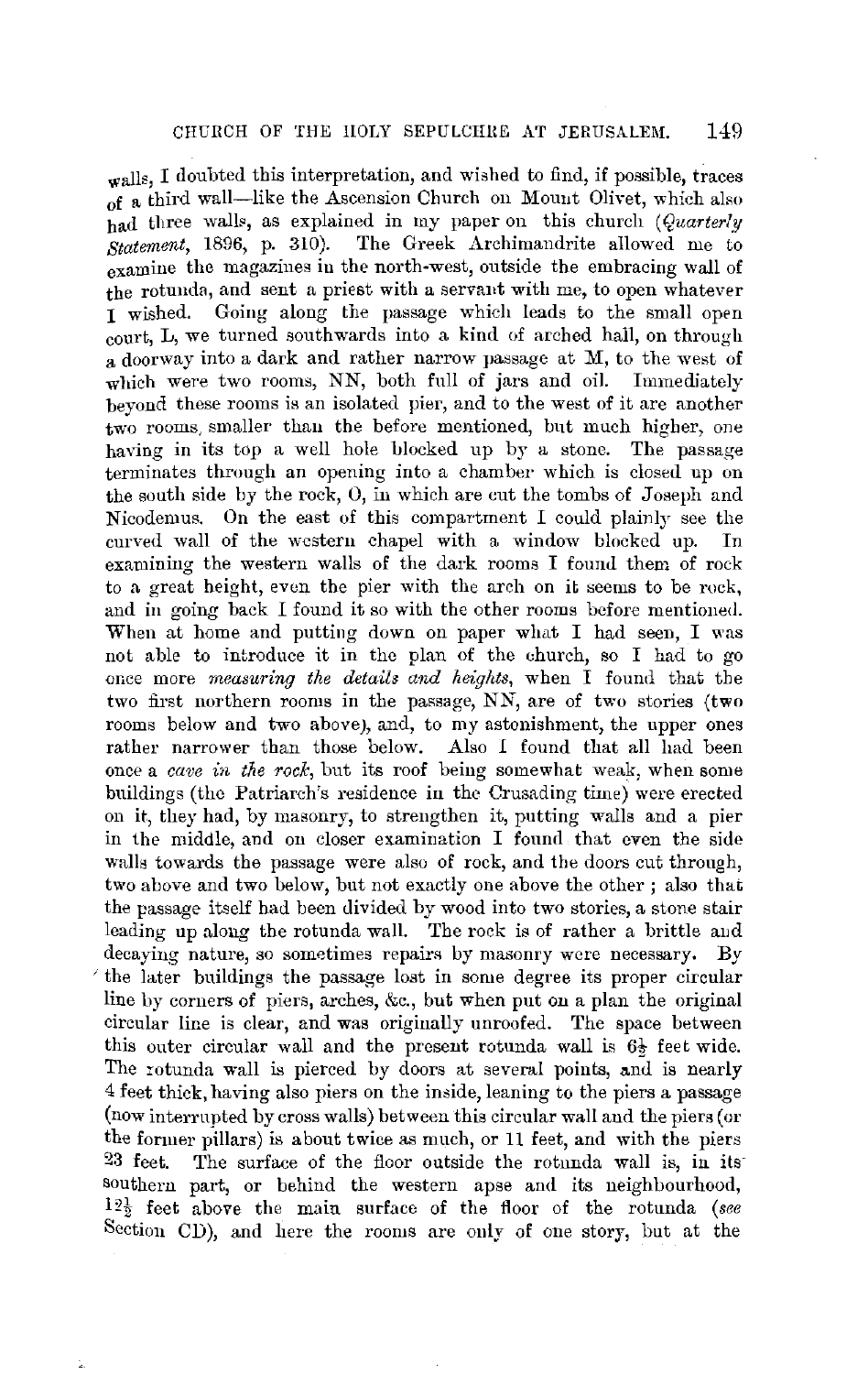## 150 CHURCH OF THE HOLY SEPULCHRE AT JERUSALEM.

northern part, where there are two stories, the surface of the passage and of the lower rooms is only 7 feet 3 inches <sup>1</sup>-hence the stair I mentioned was necessary, and was built when the rotunda wall was built. But the latter shows parts of restoration. For instance, there is a long piece near the northern apse, comparatively new and of a different kind of stone from the rest. Arcnlf's plan (by Tobler, "Golgotha," .p. 107, and others) shows in the circle behind each of the three apses a square recess, and just so I found it behind the western apse.<sup>2</sup> The window I observed on the outside of the western apse is about 14 feet *6* inches above the level of the rotunda floor, and the present roof of the apse is only 12 feet high and breaks into the daylight of the $window<sup>3</sup>$ . The southern apse is the same, but the northern one, in its remaining part, is 26 feet 6 inches above the level of the rotunda floor. From this it seems clear that an intermediate roofing had been put into the southern and western apses, thus converting them into two stories.

With regard to the *third* wall, I found on the south-western side of the rotunda things in some degree similar to those on the north-west, jnst described. Ent as the convent is here, there has been much more alteration, though I could detect the circle in the highest story of the Church of Constantine, where the curious piers and pillars there find their explanation in the outer circled wall ; also in the story below, where there is the baking oven and the necessary apartments belonging to it, I found a recess 6½ feet wide between the walls, and further north of it, at the Copts, a similar place, the continuation of the passage. The three (or four) rooms there go also so far in from the inner and lower gallery of the rotunda, to the outer or *tliird* circled wall ; the strange turning of the inside of the rooms represents the line of the circled outer or third wall. Then there is, south of the Coptic rooms, a rather interesting cistern of the Greeks, of which I will speak hereafter.

4. Having done all this, there were still some things left for examination, especially that part which belongs to the Roman Catholics. I found the dark magazines west behind the large cistern in Sir Charles Wilson's plan correct, only they are situated a little nearer to Christian Street, and stand parallel with it. Here the rock rises up (visible) to the springing of the vaultings on the west and north sides, and very likely still higher behind the archings. The north side in the Roman Catholic convent itself I found the rock not only in a few places on the flooring, but in the north wall as a *scarp* in a straight line and to a considerable height, in some places 20 feet, from the surface of the flooring of the passage, going along it, or 25 feet from the general church floor. The stair there is leaning against the scarp.

West of the rotunda the rock is 14 feet high, in **which** are cut the tombs of Joseph and Nicodemus, **0;** some rooms of the Copts rest on the rock.

1 Or about 24 feet lower than the surface of Christian Street, on the west.

 $2$  The southern was in later time made into a cistern.

<sup>3</sup> So the window cannot be seen inside.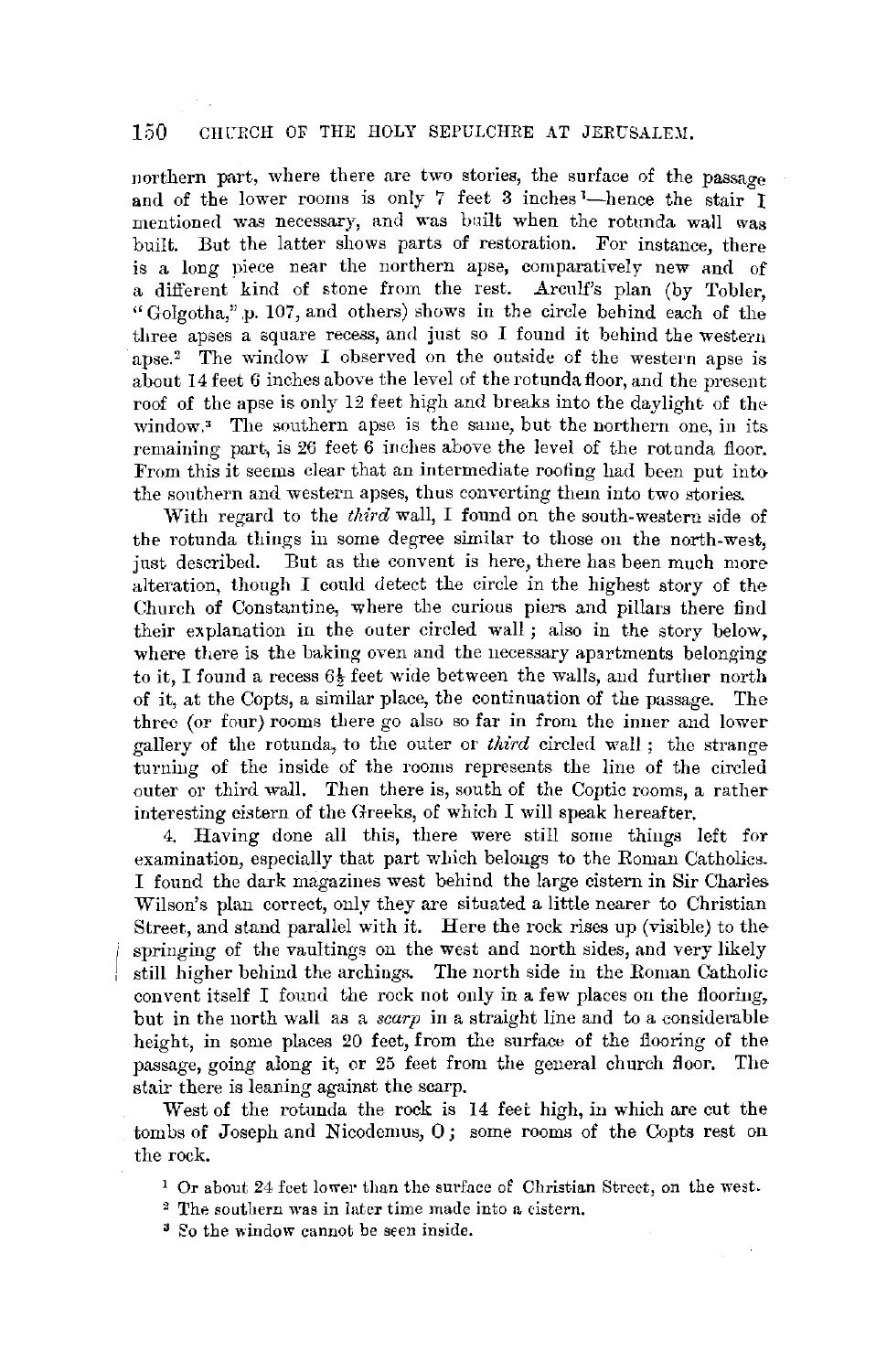## CHURCH OF THE HOLY SEPULCHRE AT JERUSALEM.  $151$

South of the rotunda, I have not actually *seen* a scarp, but there must be one, in a straight line from the surface of the shops in the south, where the road is bending, going northwards as far as the outer wall of the rotunda (see Plan and Section EF), as there are, east of this line, and in the full length chambers of two stories, one above the other, whereas west of this line are none, but all solid, so there was once here a comparatively level terrace from the edge of the scarp westwards to the present street, or still further, about 60 feet wide and 100 feet long. As there is now a kind of passage, P, behind the (eastern) rooms 8 feet wide, having on its western wall some old pillars standing *in situ*, showing that once a row of pillars stood here along the whole passage, put a little backwards or west from the edge of the scarp, on which certainly a parapet wall stood, people could walk here and see from this elevated gallery down to the then much larger courb of the church *(see* sections), and what was going on there. The three churches of the present day and the belfry tower were not built at that time, so the court was much larger. In the south, the broad stairs, Q, came up from the court to this gallery and elevated terrace without any bendings.

In the Gethsemane Convent, south of the churchyard, the rock is found on a level with the floor of the yard *(see* Section IJ), and so there is some poasibility that originally the court also may have been longer towards the south. Under the eastern part of this court is a cistern, now used as a cesspool, as the sewers are entering it. The west side of it, with the niches, are rock, and it has (most likely) on the east also, but some of the piers, standing free, are of masonry. The deepening in the rock might have gone further east, but I could not ascertain this. For fuller explanation as regards the rock in general I refer to the special paper (No. 5) and the plans Nos. 3 and 4, but have here to report a few points more.

5. The present buildings on the west side of the churchyard were hitherto not properly nnderstood, and this may give me leave to explain them here more fully. The building consists first of three churches in one line from south to north, viz., St. James or Mar Yakoob in the south, R; in the middle the Chapel of Marie Magdalene, S-others say, of the "Forty" Martyrs," but this latter name is also applied to the chapel in the belfry, or the northern one of the three, T, which three, perhaps, for a time, formed the "Church of the Trinity." These churches or chapels are high, whereas the others behind them, of Thekla, &c., and some rooms or magazines, are low, forming three stories, for making up the height of the three front churches, which latter are going in towards the west to a line with the westem side of the belfry. Behind the belfry is a dark place, used as a magazine, with a well mouth on its floor. (This cistern is cut in the rock, and of considerable size.) South of this magazine a .flight of steps leads up into the higher situated Greek Convent. South of these steps is the Chapel of Thekla, U (as I was told), a low, insignificant phce, but having a window in its south wall. It is generally connected with "Mar Jacob," or St. James's Chapel. Immediately to the west of this chapel are two dark empty magazines with very thick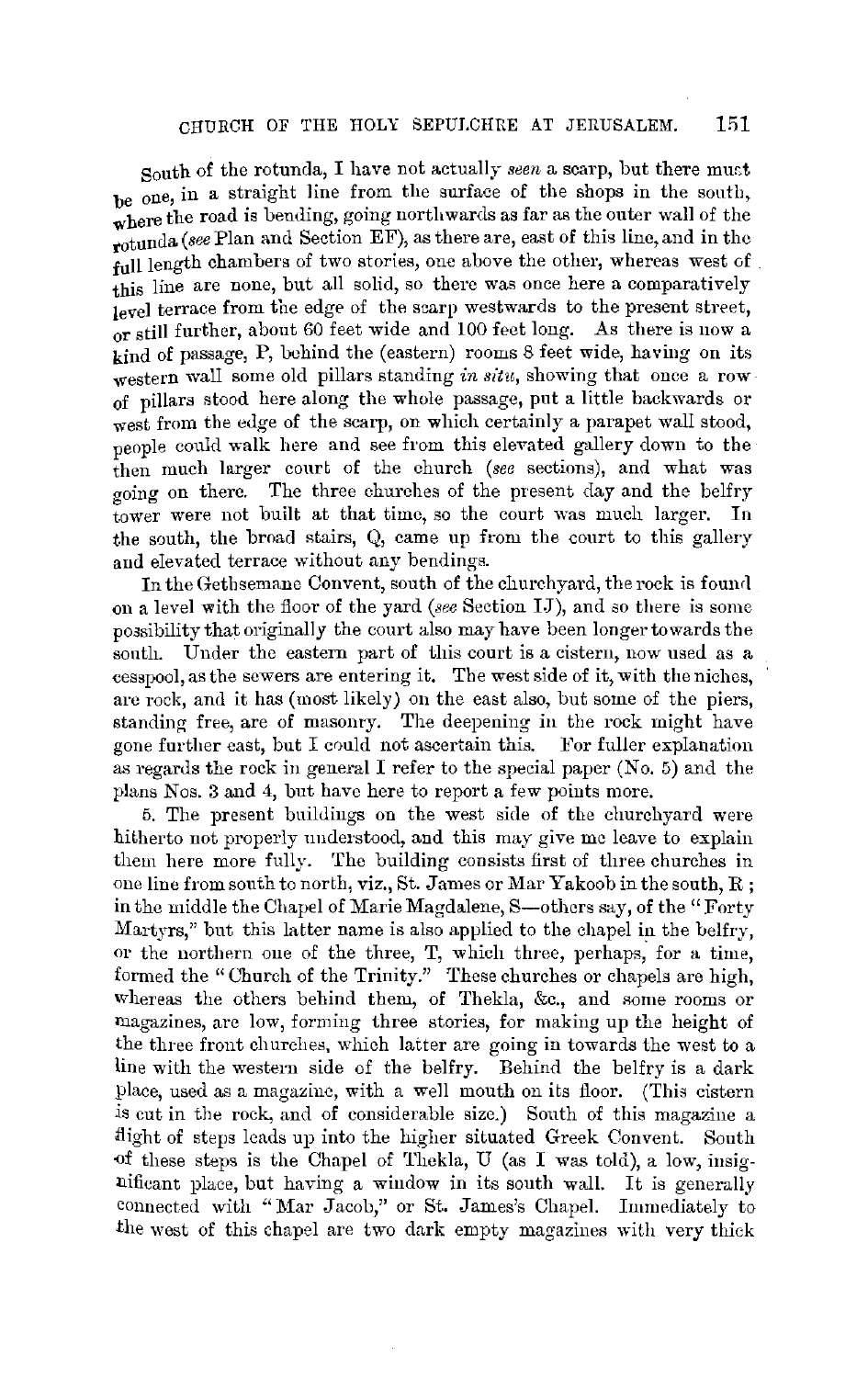# 152 CHURCH OF THE HOLY SEPULCHRE AT JERUSALEM.

walls ; and north of the stairs, extending to the wall of the rotunda, is a cistern, formed so to say above ground, leaning towards the west on the scarp, which is the west wall of this cistern, towards the north the church wall, and towards the east and south plain strong side walls; the cistern goes up to the full height to the level of the former terrace. But between this cistern and the belfry, and over the whole length, are comparatively narrow but long rooms in two stories one above the other, to make up also here the height of the front churches. The lower of these long rooms is used for storing corn for the convent; the upper one, which awakened my interest greatly, is divided by thin wooden walls of nicely ornamented and carved boards; the northern one is a refectory for the members of the synod, the patriarch having his seat in or before a kind of niche at the northern end of the table on the top of the southern apse of the rotunda ; whereas the bishops and others have their seats on both sides of a long table. The entrance is on the west side, and opposite the east is a window just where the belfry ends. The next room is decorated with shelves and pigeon-holes on the walls round about for keeping documents. .Also this room had a window in the east, and on the west side a door leading into a nice passage and so to the convent. The third was the sitting room, where the synod held its meetings. It has a door on the east side leading to a staircase going down into the chapel of "Mar Jacob"; this door looks very old, and is remarkable for its nice carvings and inlaid work. This room haa in the south a window towards the broad steps leading down to the church court, and in the west a door leading to the passage with the pillars, of which I have spoken above. The synod no more holds its meetings here, but all things are left as they were in former times, and the place is well worth a visit. North-west of it, in the corner of the rotunda, and under the Church of Constantine, which is the place for the daily worship of the priests and monks, is the bakehouse, with a large oven, and there is the mouth of an interesting cistern, V, spoken of above, S, the lower parts cut in rock, but not the upper part; it is about 60 feet long, 15 or 16 feet wide, and 20 feet *6* inches deep, having in the middle a row of 10 piers, on which are arches, and over the latter flagstones to make the roof, something similar to the large cistern described in the *Qnarterly Statement,* 1889, pp. Ill and *210.* 

6. As will be seen on Plan No. I, the" Church of St. James" of the Armenians, W, is on the east side of the churchyard of the Church of the Holy Sepulchre, inside a form different from that generally given in the plans, and on the outside of the wall one can see a very large arch introduced into the wall, which stood formerly on pillars, as may be seen on its north pier, where part of a carved capital looks out from the wall ; the southern one was removed, when a window was made there for a small room inside the wall. Originally this arch must have been open. It is, perhaps, the remains of the former Church of Mary, which would then have stood across the present church court, thus giving meaning to the many piers in the cesspool below. In that case the archway, now filled up, would have been the chancel arch, and the present Church of the Armenians the chancel.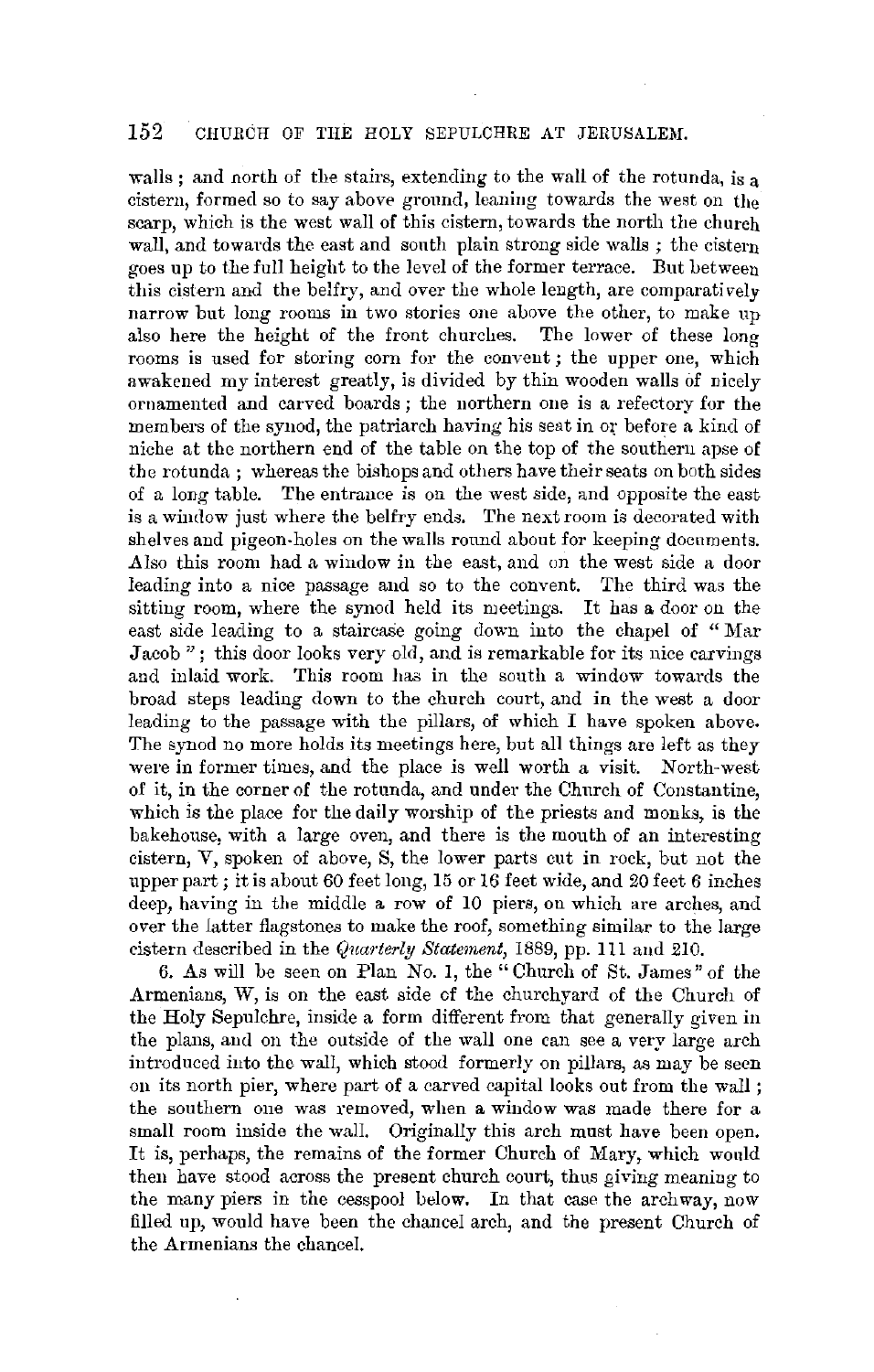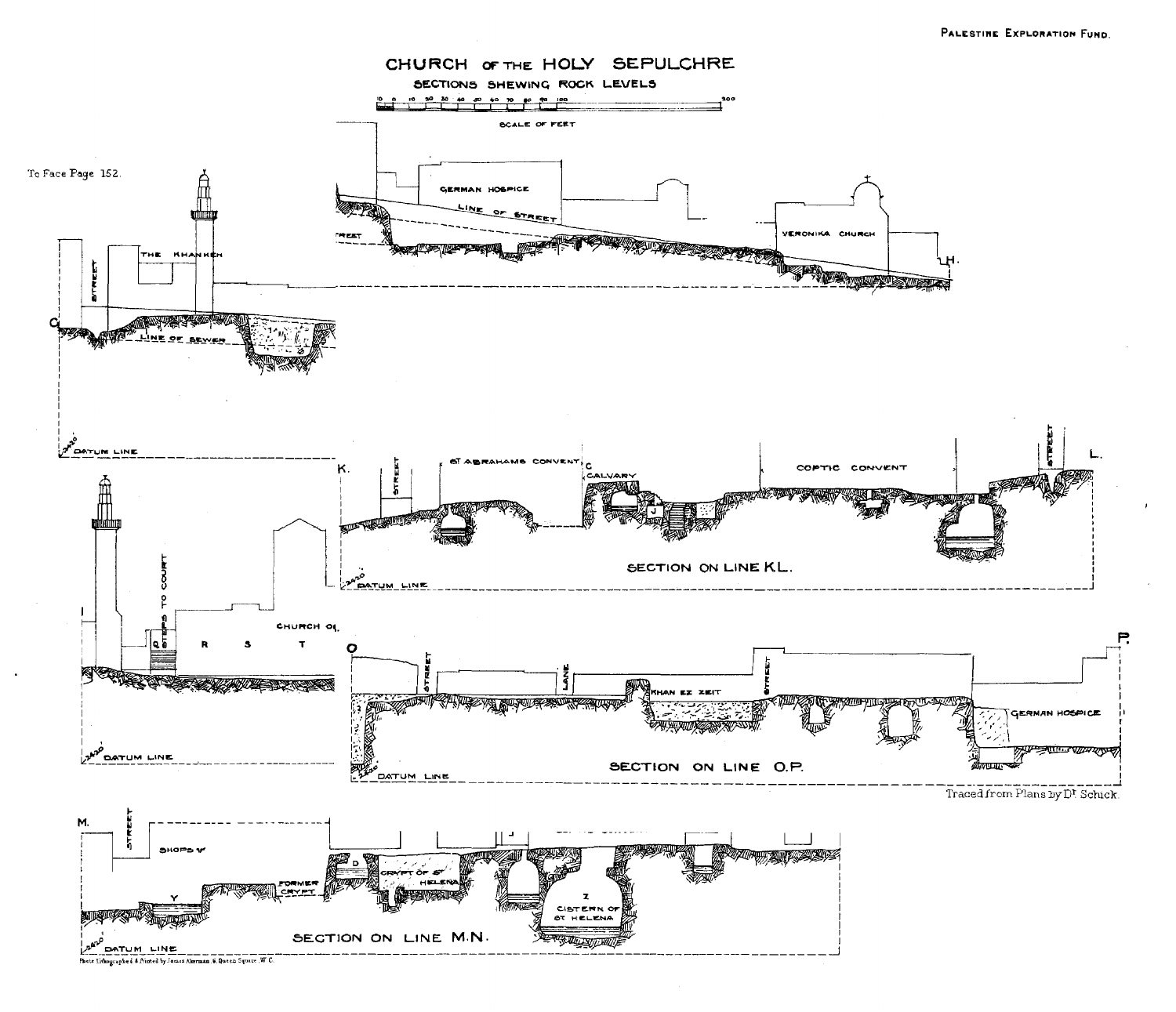· 7. In the above I have repeatedly spoken of rooms belonging to the Copts at the rock-cut tombs of Joseph, &c. It is well known, and shown on the plans, that along Christian Street, west of the rotunda and the  $_{\text{church.}}$  with its annexes, is a long row of shops, but nobody would imagine that under the flooring of the two first of them, south of the large building with the piers, the Copts have some rooms, as referred to above.

#### II.

# *Notes and Explanation to the Plans and Elevations of the Site of the Church of the Holy Sepulchre.*

The former ridge (or a line of connected heights) in a west-eastern direction was artificially worked out to a large, comparatively level plaee or platform, and so that the western part was worked down; whereas the eastern, standing in the height, became scarps on the north, south, and cast, as a projecting block of rock.

The longitudinal and transverse sections give the rock levels at the different points shown by the red sectional lines, the datum line being taken at 2,420 feet above the Mediterranean.

In order to get the Holy Sepulchre as a free standing monument, the rock round about was hewn down, and for the rotunda (towards the west) made semicircular, as the plan shows. The more eastern, or elevated, place was the site of the Basilica, with the underground Chapels of St. Helena, &c. It ended on the east in a scarp (at the Russian ground); also to some extent there were scarps south and north. The lines of these scarps (now only visible at Calvary and the most projecting part towards the west) were not quite straight.

Towards the north-west, at the Khankeh, the original configuration of the ground was highest ; hence here the scarp is higher near the rotunda · than on the other side ; and except the rotunda, with its chief gallery, the rock was not worked fully down to the general level of the church, hut a bench of, in general, 4 feet higher was left. The bottom of the narrow outer gallery is in this western part 12 feet higher than the main level of the church. In the southern part of it are hewn Jewish tombs, now called those of Joseph of Arimathea and of Nicodemus.

In the rocky ground were cut many cisterns, as the drawings show. In some of them only the lower part is rock, the upper portion being masonry. The one (in the east), X, going down to the deepest level of all in the area, is included in the plan. It is in a Moslem house, which apparently was formerly a palace. Next in deepness comes the newlyrestored large Cistern of the Greeks, Y, and the one called St. Helena's Cistern,  $Z$  (one north and one south of the ancient Basilica). Those under the church and behind the belfry come down to the level of  $2,444$  feet. In the eastern part (east of the street Khan ez Zeit) there exist a great